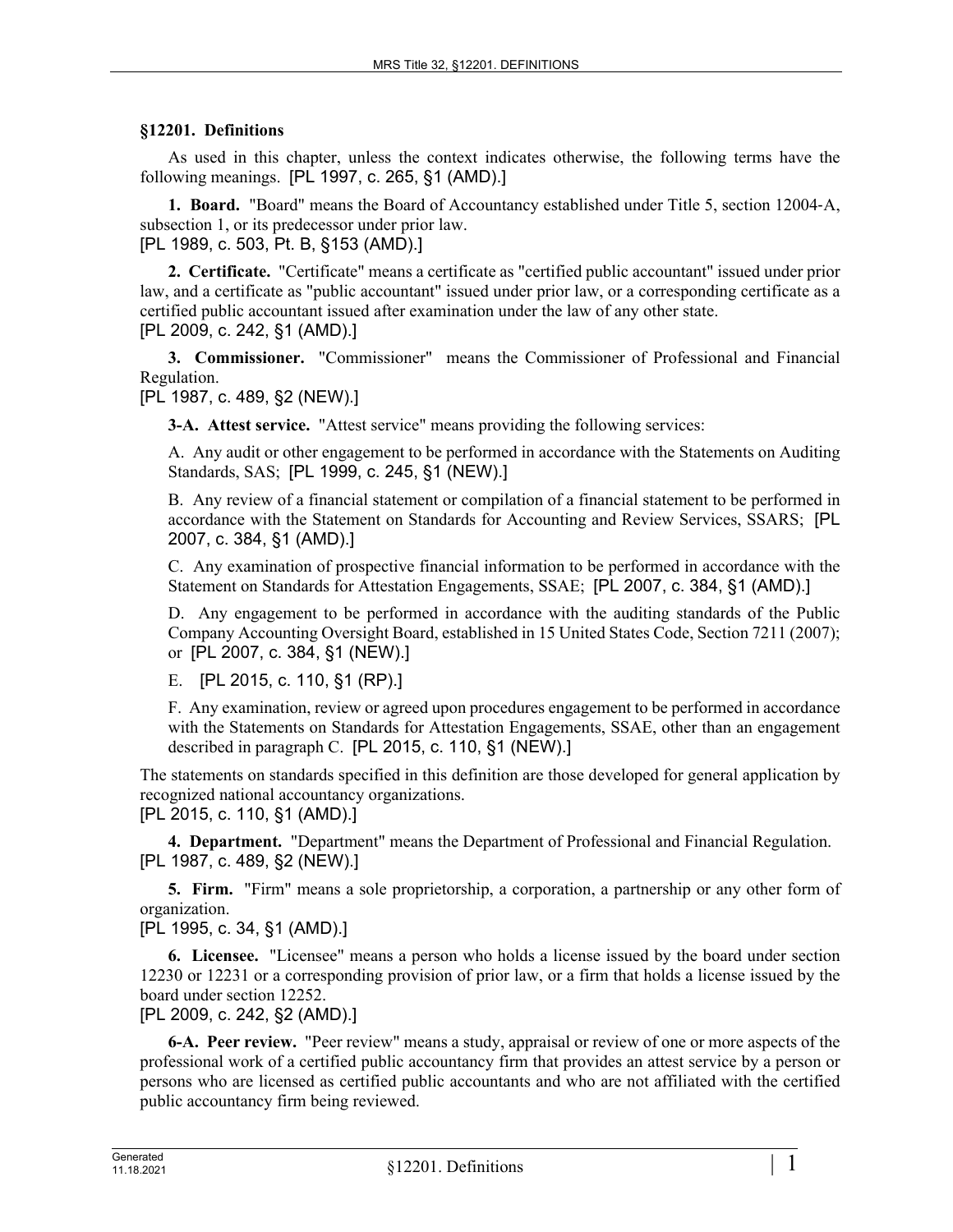[PL 2015, c. 110, §2 (AMD).]

**7. Permit.** 

[PL 2007, c. 402, Pt. Z, §2 (RP).]

**8. Practice of or practicing public accountancy.** "Practice of or practicing public accountancy" means the following combined activities by a person or firm:

A. Representing to the public that the person or the firm is a licensee; and [PL 2015, c. 110, §3 (AMD).]

B. Performing or offering to perform, for a client or potential client, services involving the use of accounting or auditing skills. [PL 1987, c. 489, §2 (NEW).]

Accounting or auditing skills include the issuance of reports, management advisory or consulting services, the preparation of tax returns and the furnishing of advice on tax matters. [PL 2015, c. 110, §3 (AMD).]

**9. Quality review.** "Quality Review" means a study, appraisal or review of one or more aspects of the professional work of a person or firm in the practice of public accountancy, by a person or persons who hold certificates and who are not affiliated with the person or firm being reviewed. [PL 1987, c. 489, §2 (NEW).]

**10. Report on financial statements.** 

[PL 2015, c. 110, §4 (RP).]

**10-A. Report.** "Report," when used with reference to an attest service, means an opinion or other form of language that states or implies assurance as to the reliability of the attest information and that also includes or is accompanied by a statement or implication that the person or firm issuing it has special knowledge of or competence in accounting or auditing. A statement or implication of special knowledge or competence may arise from use by the issuer of the report of names or titles indicating that the person or firm is an accountant or auditor or from the language of the report itself. "Report" includes any form of language that disclaims an opinion when such form of language is conventionally understood to imply positive assurances as to the reliability of the attest information or compiled financial statements referred to or special competence on the part of the person or firm issuing such language and includes any other form of language that is conventionally understood to imply such assurance or such special knowledge or competence.

[PL 2015, c. 110, §5 (NEW).]

**11. Rule.** "Rule" means any rule or other written directive of general application duly adopted by the board.

[PL 1987, c. 489, §2 (NEW).]

**12. Substantial equivalency.** "Substantial equivalency" means that the education, examination and experience requirements for certified public accountants contained in the statutes and administrative rules of another jurisdiction are comparable to or exceed the education, examination and experience requirements of this State or that an individual certified public accountant's education, examination and experience qualifications are comparable to or exceed the education, examination and experience requirements of this State.

[PL 2007, c. 384, §2 (AMD).]

SECTION HISTORY

PL 1987, c. 489, §2 (NEW). PL 1989, c. 503, §B153 (AMD). PL 1995, c. 34, §1 (AMD). PL 1997, c. 265, §1 (AMD). PL 1999, c. 245, §§1,2 (AMD). PL 1999, c. 619, §1 (AMD). PL 2007, c. 384, §§1, 2 (AMD). PL 2007, c. 402, Pt. Z, §§1-3 (AMD). PL 2009, c. 242, §§1, 2 (AMD). PL 2015, c. 110, §§1-5 (AMD).